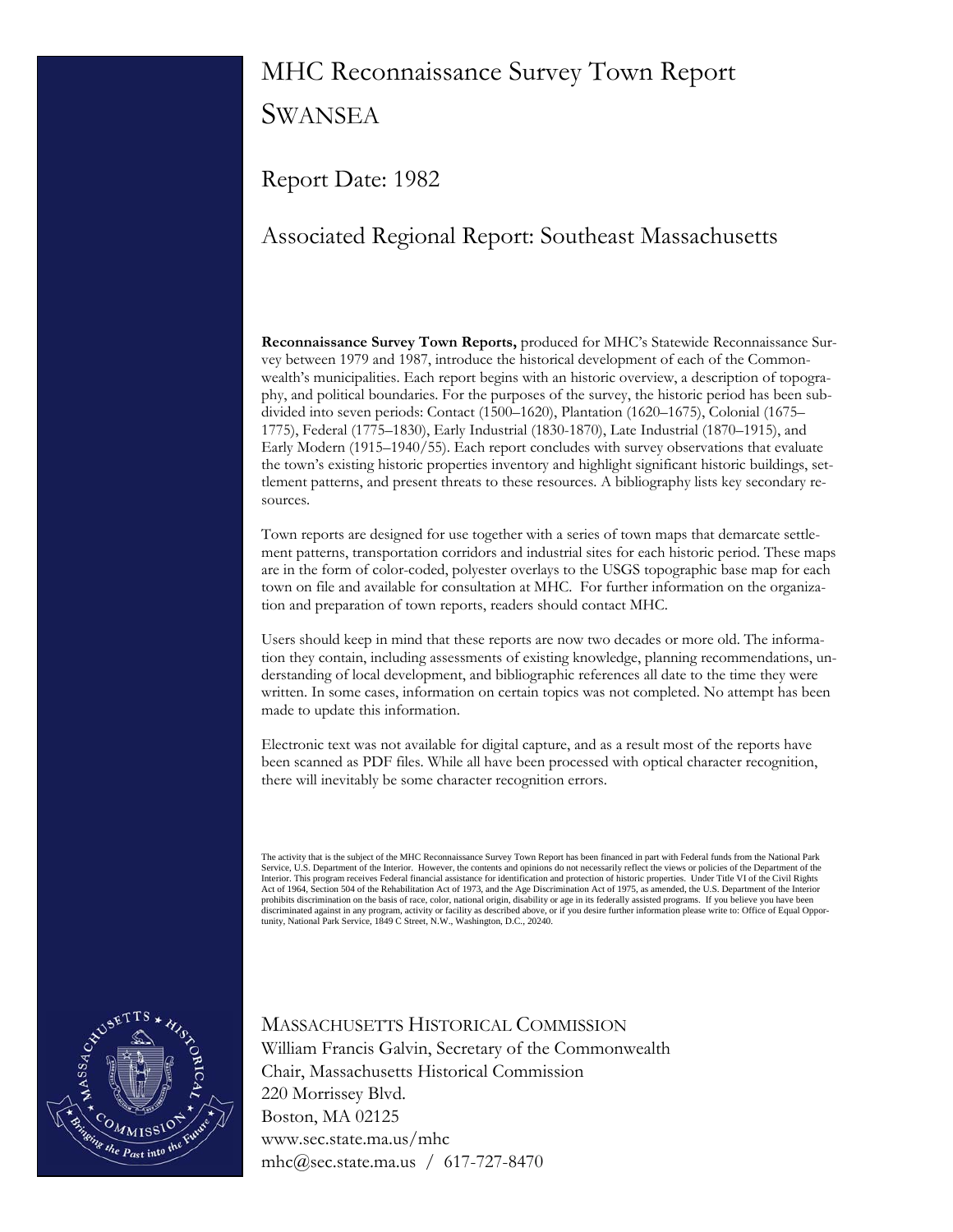-... .

### I TOPOGRAPHY

Terrain is moderately rolling. Drainage via Warren River, Heath Brook, Kickgmuit River, Cole River and Lee River. Soils generally sandy to gravelly.

### I1 POLITICAL BOUNDARIES

Swansea was first mentioned in the Plymouth Colony Records in 1668. Swansea annexed Papasquash Neck in 1669. Bounds between Swansea and Rehoboth were established in 1670 and between Swansea and Mt. Hope (Bristol) in 1679. Part established as the town of Barrington in 1717. That part of Barrington remaining in the province annexed 1747. Part of Swansea known as Shewamet purchase established as Somerset in 1790.

### I1 I HISTORIC OVERVIEW

Swansea is an historic suburban community on the Rhode Island border.

Although shipbuilding continued through the federal and first half of the early industrial period there was little industrial development in the town. Economic base remained agricultural through the 19th and 20th centuries. Population decline halted in the late 19th century by the development of Touisset and Gardner's Neck as summer resort areas. Establishment of street rail way and growth of Fall River and Rhode Island communities resulted in suburbanization of the town after the turn of the century.

### IV CONTACT PERIOD (1500 - 1620)

### A. Transportation Routes:

Only a portion of the native trail network appears to have survived in present Swansea. A documented native path extended across the northern portion of Swansea following Marvel Street, Cummings Rd., Locust Street, Vinnicum and Old Fall River Rds., and probably Warren Avenue. A major native ford was likely situated at the route's junction with the Palmer River. This route ultimately may have provided access to what was historically the seat of the Pokanoket (Wampanoag) territory - Mt. Hope, Rhode Island and the environmentally rich Narragansett Bay. A conjectured native trail probably branched off the previously mentioned route south along Hailes Hill Kd., Gardner and Old Gardner Neck Rds., a route which closely paralleled the Cole and Lee Rivers. Swansea's three major rivers (Palmer, Cole, Lee) all provided direct water routes to either the Mt. Hope or Narragansett Bays.

### B. Settlement Patterns:

A complex of Contact Period burials (5) were situated on the southern tip of Gardner's Neck imediately north of Harbor Rd. Six unidentified native sites were exposed further north on the Neck and the western bank of Cole River. Two unidentified native sites south of North Swansea may have been occupied during the Contact Period. Native settlement during this period was probably heaviest on Gardner's Neck and the vicinity of Cole and Lee Rivers. These locales provided the native residents with immediate access to a diverse riverine and marine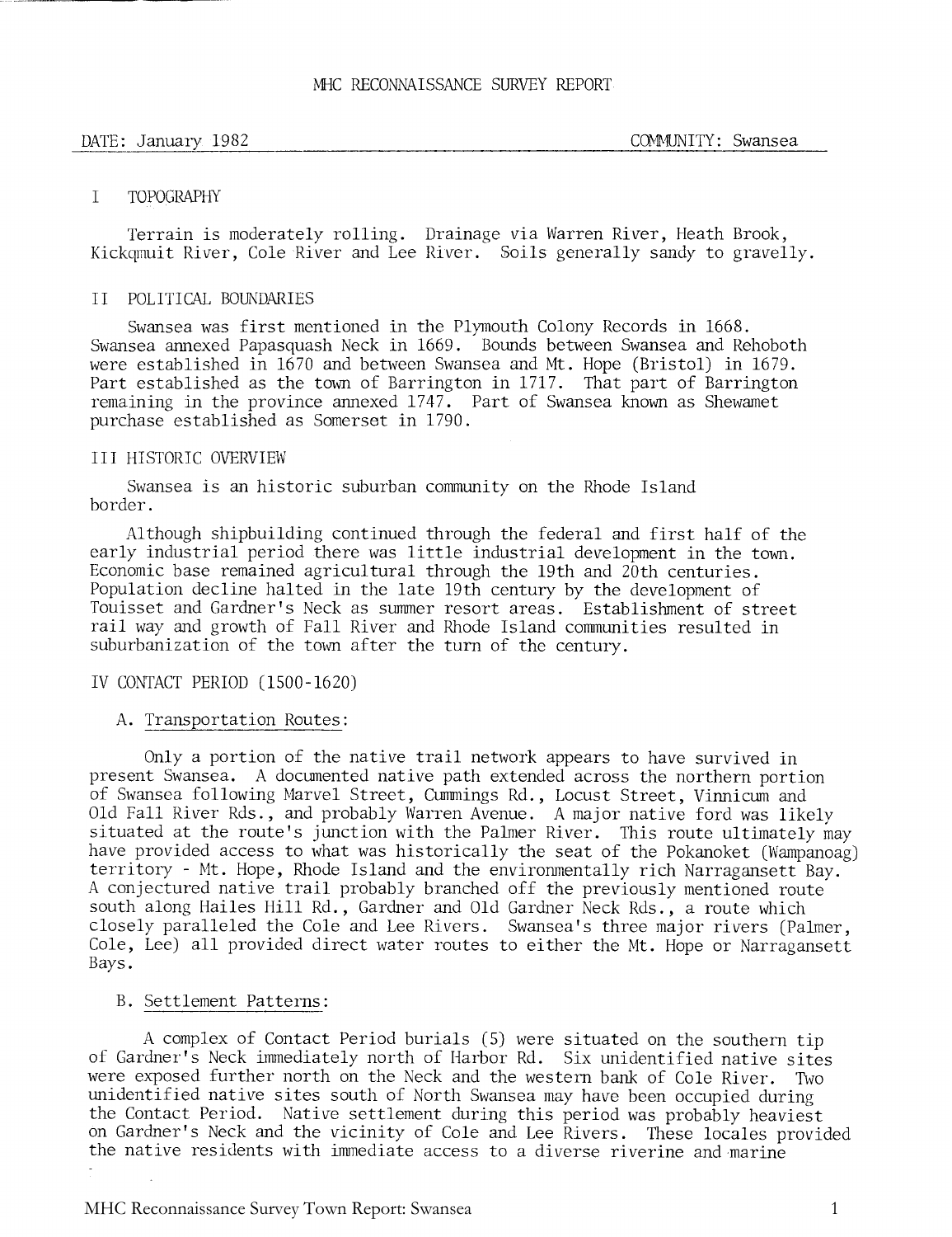resource base, major water transportation routes and potential planting grounds. A smaller locus of native period settlement probably would have existed along the Palmer River and the nearby agricultural land in the western portion of Swansea. The onset of cooler weather during the fall and winter months probably witnessed native migration away from the mouths of the Cole and Lee Rivers into the interior. The natives likely followed the interior routes of the Cole, Lee and Taunton Rivers ranging as far north as the Winnecunnet Pond, Lake Sabattia, Watson Pond complex (Norton, Taunton) .

### C. Subsistence Patterns:

Swansea's rivers and the readily available Mt. Hope and Narragansett Bays would have provided the area's native occupants with extensive sources of fish, shellfish and water fowl. Additional hunting probably took place in Swansea's interior. Potential planting grounds prevailed throughout present Swansea, patticularly the central portion of the town. The area's proximity to Naragansett Bay, a known region of pre-1620 European-Indian contact (e.g., Verrazano, 1524), strongly suggests the possibility of local native involvement in European-Indian trade.

### D. Observations:

The present Swansea area appears to have been part of a heavily settled region of native Contact Period settlement which extended from Narragansett Bay east to Buzzard's Bay. The natives inhabiting present Swansea appear to have been Pocassets, a group who probably inhabited present Swansea, Somerset, Fall River and Tiverton. Regionally, the Pocassets fell under the control of the Pokanokets (Wampanoags) . Archaeologically, the greatest potential for extant native Contact Period sites would be on the southern tip and northernmost portion of Gardner's Neck. However, expanding development on much of the Neck threatens the survival of such sites. The more lightly developed western portion of Swansea, particularly the area between the Palmer River and Heath Brook, may also contain native Contact Period sites.

V. FIRST SETTLEMENT PERIOD (1620-1675)

### A. Transportation Routes:

The available sources provided minimal data concerning the colonial transportation network. It is quite likely Swansea settlers utilized the documented native trail passing through the northern portion of present Swansea (Marvel St./Cummings Rd. trail) for access to Narragansett Bay and Taunton River settlements.

### B. Population:

There were no figures for the native population. The only estimate of the pre-war colonial population was of Old Swansea in 1674 when the settlement consisted of 40 houses (N.A. 1967: 5).

### C. Settlement Patterns:

Traditional accounts make reference to the existance of several historic native settlement sites. Gardner's Neck was occupied by the Pocassets in the early 1620's when Governor Winslow and John Hampden visited Corbitant,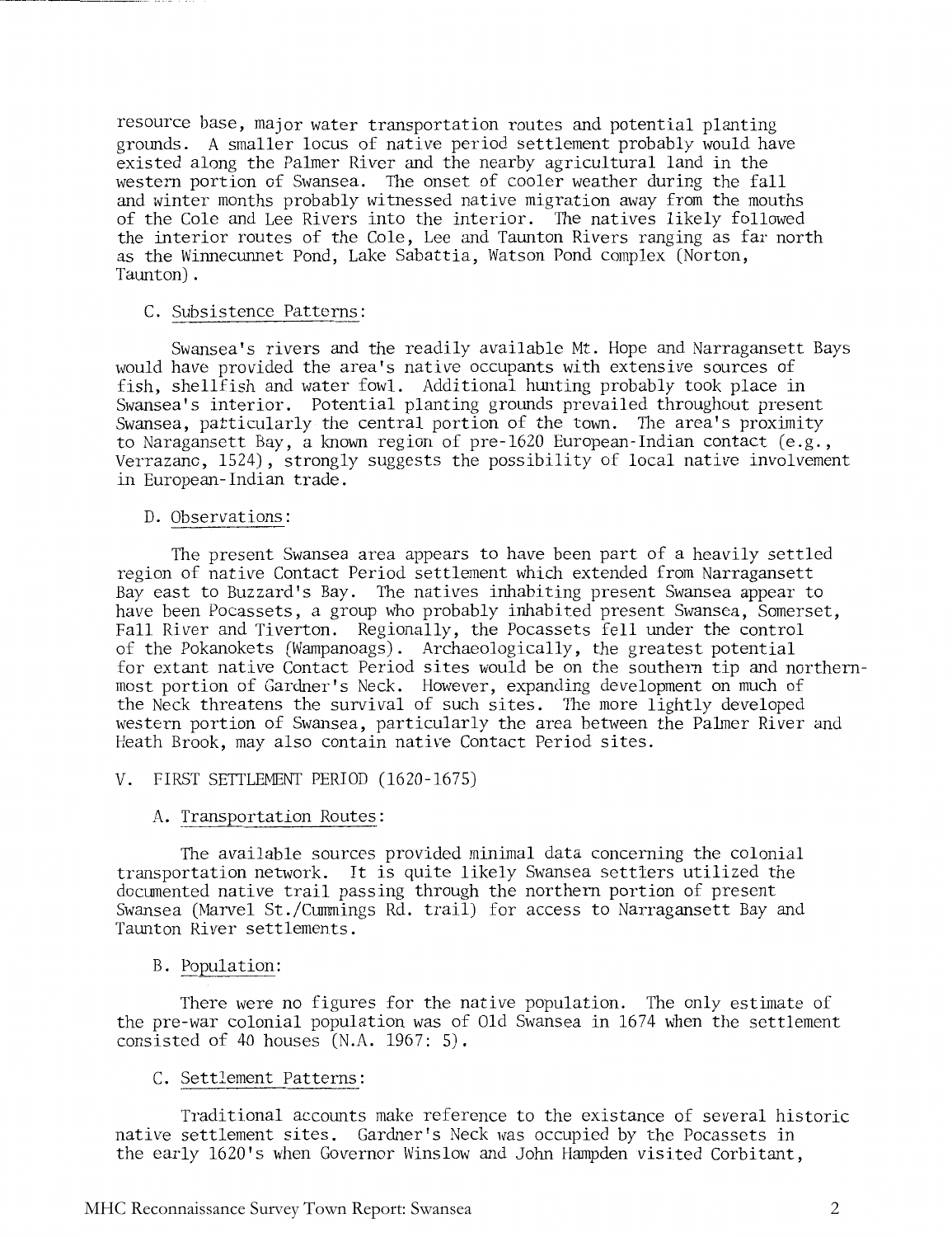chief section of the Pocassets, enroute to Mt. Hope (N.A. 1967:14). A rockshelter situated a short distance northeast of Case High School was utilized by Abram, a half-breed native, prior to and probably after King Philip's War. Two additional historic rock shelters (Margaret's Rock, Devil's Rock) were situated west of Heath Brook and north of Birch Swamp Corner. One account claimed a large native village was located in the vicinity of Margaret's Rock at the time of the first English settlement in the Swansea area (1660's). A historic native grain preparation site was reputedly situated at the junction of the Swansea/Warren line and Heath Brook.

Initial colonial settlement did not occur until the 1660s when a band of Baptists led by Reverend John Myles settled in present Swansea and Barrington, Rhode Island, after being forced to leave Rehoboth because of their religious beliefs. Pre-war settlement was scattered. One of the first settlers was John Martin who in c. 1665 erected a a home in North Swansea at the junction of Short Street and Route 6 (site of c. 1728 John Martin house). Reverend Myles settled near the western bank of the Palmer River at the junction of Barneyville Avenue and Old Fall River Rd. A number of pre-1675 homes were established on Gardner's Neck probably in the general vicinity of the Eddy and South Gardner cemeteries (located adjacent to the present villages of Swansea and Ocean Grove, respectively). High Cole settled in c. 1669 west of Gardner's Neck on Touisset Neck, possibly near the present village of Touisset. All of these locations were well situated since they provided the English settlers with immediate access to major waterways, extensive riverine and marine resources and agricultural land. The Swansea area lacked civic/religious facilities. These were located in present Barrington which at the time was the civic/ religous center of Old Swansea.

### D. Economic Base:

There was no documentation of the native or colonial economies. The native population probably maintained their traditional subsistence rounds although with increased emphasis on European-Indian trade.

Agriculture was probably the mainstay of the colonial community. River and off-shore fishing were likely additional important economic pursuits when considering the settlers' proximity to major bodies of water.

### E. Observations:

Secondary sources suggest the Swansea area had a sizeable pre-war native community. Examination of the town's reputed native historic sites and documentary sources would provide considerable insight into the extent and location of Swansea's pre-war native population. The colonial settlement early gained noteriety as a refuge for Baptists. Future research should focus on clarifying the town's poorly documented pre-1675 economy. Archaological vestiges of Swansea's pre-1675 English settlement probably survive between the Palmer River and North Swansea and to a lesser degree in the vicinity of the western bank of Cole River and Gardner Neck.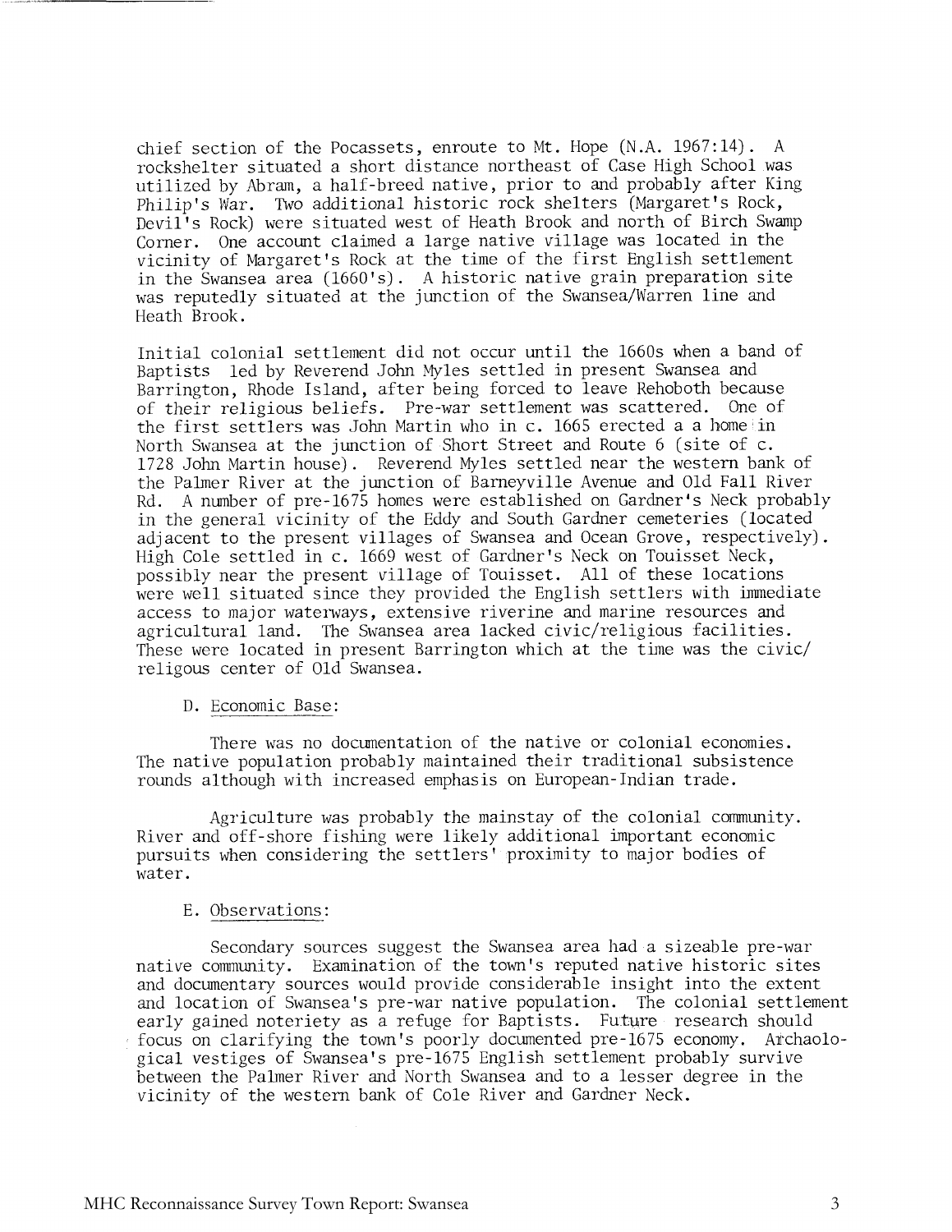### VI. COLONIAL PERIOD (1675-1775)

### A. Transportation Routes

Little documentation of the town's post-war transportation network. The old Warren Rd. probably had been laid out early this period in order to provide settlers residing on Gardner's Neck and Swansea village with access to present Warren. Early-mid 18c settlement north of Swansea village probably spurred construction of Hailes Hill Rd., Dillon Lane, Sharps Lot Street. Stevens Road was likely built as a primary route from Swansea Village to present Somerset.

### B. Population:

\ '- Existing sources provided no information eoncerning the post-war native population. Those references for the colonial population are limited. Old Swansea (included Somerset until 1790) had a population of 1840 residents in 1765. This figure increased to residents in 1776.

### C. Settlement Patterns:

Little data dealing with post-war native settlement is provided by the available sources. A rockshelter a short distance southwest of the Touisset Country Club may have been occupied in the 18C.

Swansea gained the dubious distinction of being the first English town to be attacked during King Philip's War. The town suffered heavy damage during the fighting. Nineteen residents were killed and all of the homes were destoryed on Gardner's Neck (N.A. 1967: 11-12, Hutt 1924: 11, 814). Protection was sought in the town's two garrison houses located on Revered Myles' and Jared Bourne's property (immediately south of the junction of Gardner's Neck Rd. and Wilbur Avenue). Initial post-war resettlement prbably took place shortly after termination of Anglo-Indian hostilities in the vicinity of Swansea Village and on Gardner's Neck. By the late 1680's and early 1690's, homes had been erected in these two locations prbably near the Gardner and Eddy cemeteries. A late 17C - early 18C settlement node was likely established adjacent to the Myle's bridge (site of Old Swansea's c. 1700 meetinghouse). By the early 18C, settlement had spread to the east congregating near the site of the c. 1717 Baptist meetinghouse (intersection of Old Fall River Rd. and Baptist Street). Homes were built in central Swansea in the vicinity of Luther/Riley, Eddy (Locust St.), Hortonville, Wood and old Smallpox cemeteries probably in the early-mid 18C. Some settlement took place near the Wheaton cemetery (Baker Rd in the early 18C. The early 1760's witnessed the emigration of several Swansea residents to New Brunswick (Hutt 1924: 11, 815).

### D. Economic Base:

The available sources provided no information dealing with the post-war native economy. The colonial economy was poorly documented. Agriculture and fishing probably continued as the primary economic pursuits of Swansea' settlers. A warehouse, fish house and pier were erected by Samuel Gardner on Cedar Cove probably in the late 18C. The first documented shipbuilding occurred in 1694 with the construction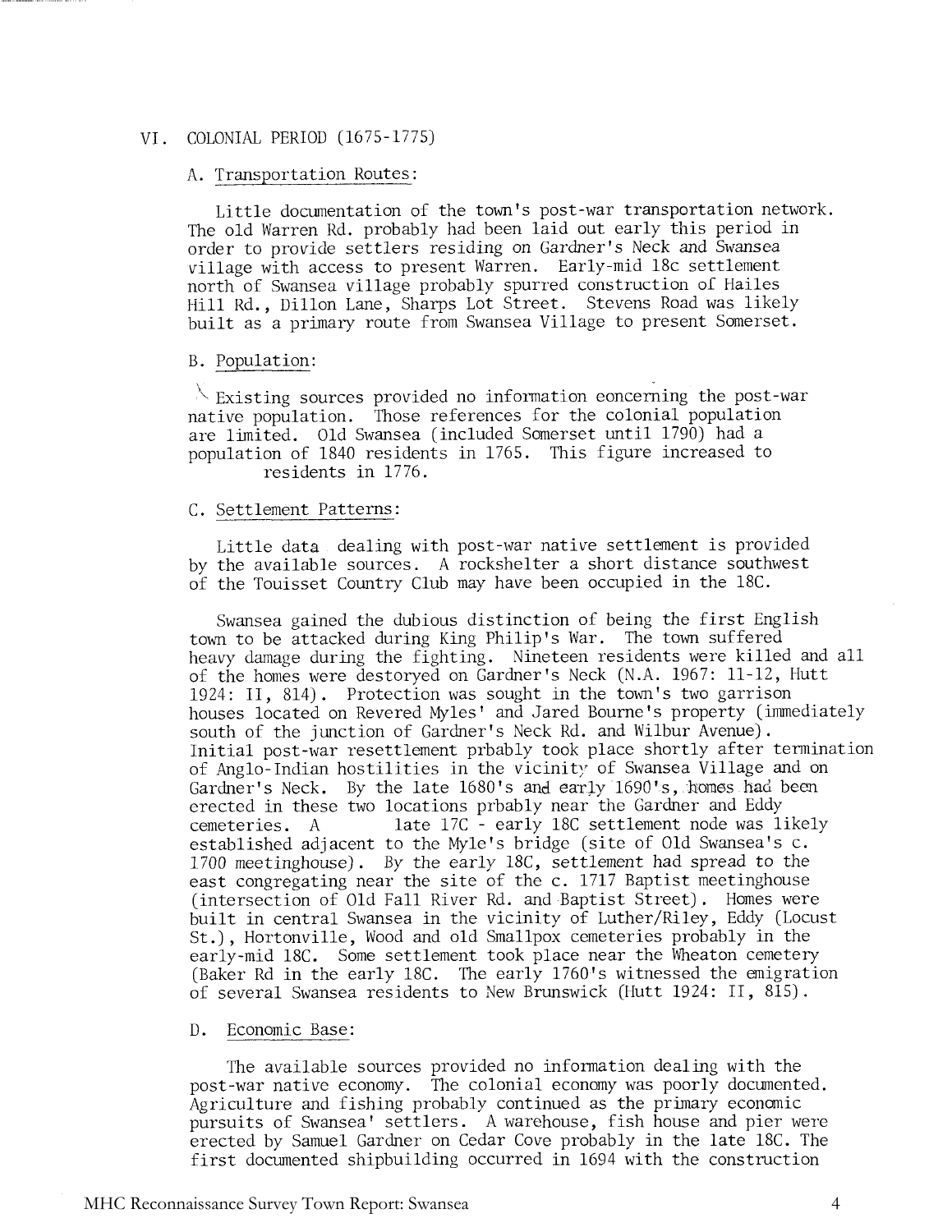of a 40 ton sloop on the Lee River in either present Swansea or Somerset (Wright 1917: 87). A probable late 18C shipyard was established by John Barney on the southwest bank of the Palmer River adjacent to the Myles' Bridge. The only evidence of local mill industry was the reference to a pre-1725 iron works complex on the Cole's River (Wright 1917: 130). There were probably late 17C and 18C mills on the Palmer River, Heath Brook, Kickamuit and Cole Rivers, Lewin Brook and Lee River.

### E. Architecure:

Residential: Swansea retains some dozen and a half houses of the Colonial period, These include almost equal numbers of center-chimney cottages and houses. Although five-bay, center-entrance plans predominate, at least two center chimney houses and two cottages with three-quarter (four-bay) plans are known. The earliest house in the town is dated to 1690: this is the Wilbur House on Old Warren Road, a two-story, center-chimney house whose exterior appearance suggests substantial remodelling in the 18th century. Other early houses, dated to the first quarter of the 18th century, are known in town, among them the Luther and Martin Cottages (c. 1725; c. 1728), both center-chimney cottages with gambrel roofs. The Luther cottage retains a single very small dormer over the center entrance; if original, as it appears to be, this would be an important and early example of the use of that characteristic Georgian detail. Dormers are also used on another cottage of c. 1730. Most of the center-chimney houses of the period date from the mid-century. The earliest known instance of the use of the double chimney plan is the Daggett Cottage, built in 1774. Two houses in Swansea were garrisoned in King Philip's War; these were the Bourne Mouse (c. 1664) and the Myles House (c. 1667), both of which no longer stand. Although the Myles House survived until 1909, there are no accounts known of the house's structure. It is assumed that both houses were simply fortified at the outbreak of the hostilities in 1675.

Institutional: The first institutional building constructed in Swansea was the Baptist meetinghouse of 1717, a 41  $1/2' \times 33' \times 22'$ structure which was the oldest Baptist church in the country until its demolition in 1846. This congregation was organized in 1663 by John b4yles at Rehoboth; it later met at Barrington, Rhode Island and moved c. 1700 to Myles Bridge in Swansea.

Commercial: At least one tavern of the period is known to survive. This is Short's Tavern on Market Street, a three-quarter plan center chimney house dated c. 1742 and remodelled in the Federal period.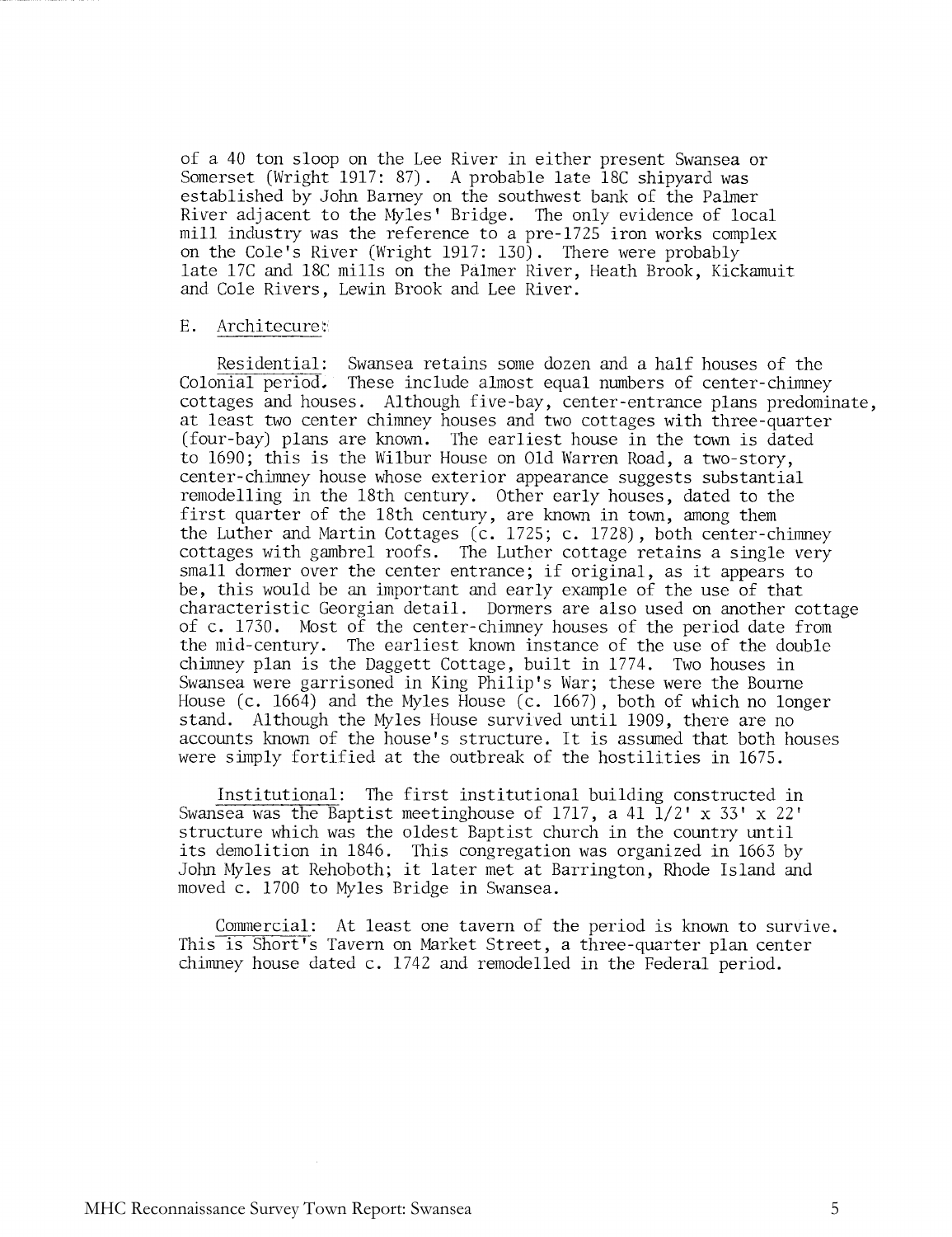### F. Observations:

The extensive destruction suffered by Swansea during King Philip's War hampered the settlement's development until the early 18th century. Swansea's proximity to the Narragansett, Mt. Hope and Buzzard's Bays strongly suggests the community had economic and social ties with colonial settlements in this region. Swansea fell within an active 18th century shipbuilding region which stretched from the eastern shore of Narragansett Bay to Buzzard's Bay. Future research should clarify the extent of Swansea's involvement in the pre-1775 shipbuilding industry. A considerable number of late 17th century and early 18th century burial grounds and structures survive in present Swansea.

### VII . FEDERAL PERIOD (1775-1830)

### A. Transportation Routes:

General improvement of existing colonial roads. Some development of interior road network at end of period.

### B. Population:

Population stable from beginning of period to 1800, growth to 1820 then decline to the end of the period.

## C. Settlement:

Residential settlement consisted of dispersed farmsteads along colonial roads. No distinct civic core during this period although a commercial node at Luther Corner.

### D. Economic Base:

Extension of Colonial period's agricultural base. By 1795, six corn mills, two sawmills, and fulling mill. Town also had extensive fishing business. Menhaden was commonly used for fertilizer. By the close of the War of 1812, by which time menhaden oil had become a substitute for whale oil, the fisheries for a time became more important than agriculture, especially on Gardner's Neck (Wright).

Some shipbuilding also carried on on Palmer's River yard at Barneyville, although until 1802, the product of the yard was primarily in small boats for local farmers to move produce, and for fishermen. The fame of the Barney shipyard dates from 1802 when Mason Barney began building larger ships. Between that date and 1859, at least 137 ships of all sizes were constructed.

Two cotton mills on the Cole River established in the century's first decade provided experience for the development of later mills in Fall River. Swansea Cotton Factory was begun in 1806, one of the state's earliest, at what is now Hortonville, by Nathaniel and Dexter Wheeler, and Oliver Chace. Both Wheelers and Chace (Dexter was a Rehoboth mechanic later responsible for the earliest power looms in Fall River) were partners in the Troy Cotton  $\delta$  woolen mill. About the Swansey Union Cotton Mfg. Co., there is less known, though it appears to have been established a few years later on a for the carriest power rooms in rail Kiver) were partners in the rioy cod<br>f woolen mill. About the Swansey Union Cotton Mfg. Co., there is less<br>known, though it appears to have been established a few years later on a<br>lower confuse it with the Swansey Cotton Factory Hortonville; Wright (p. 89)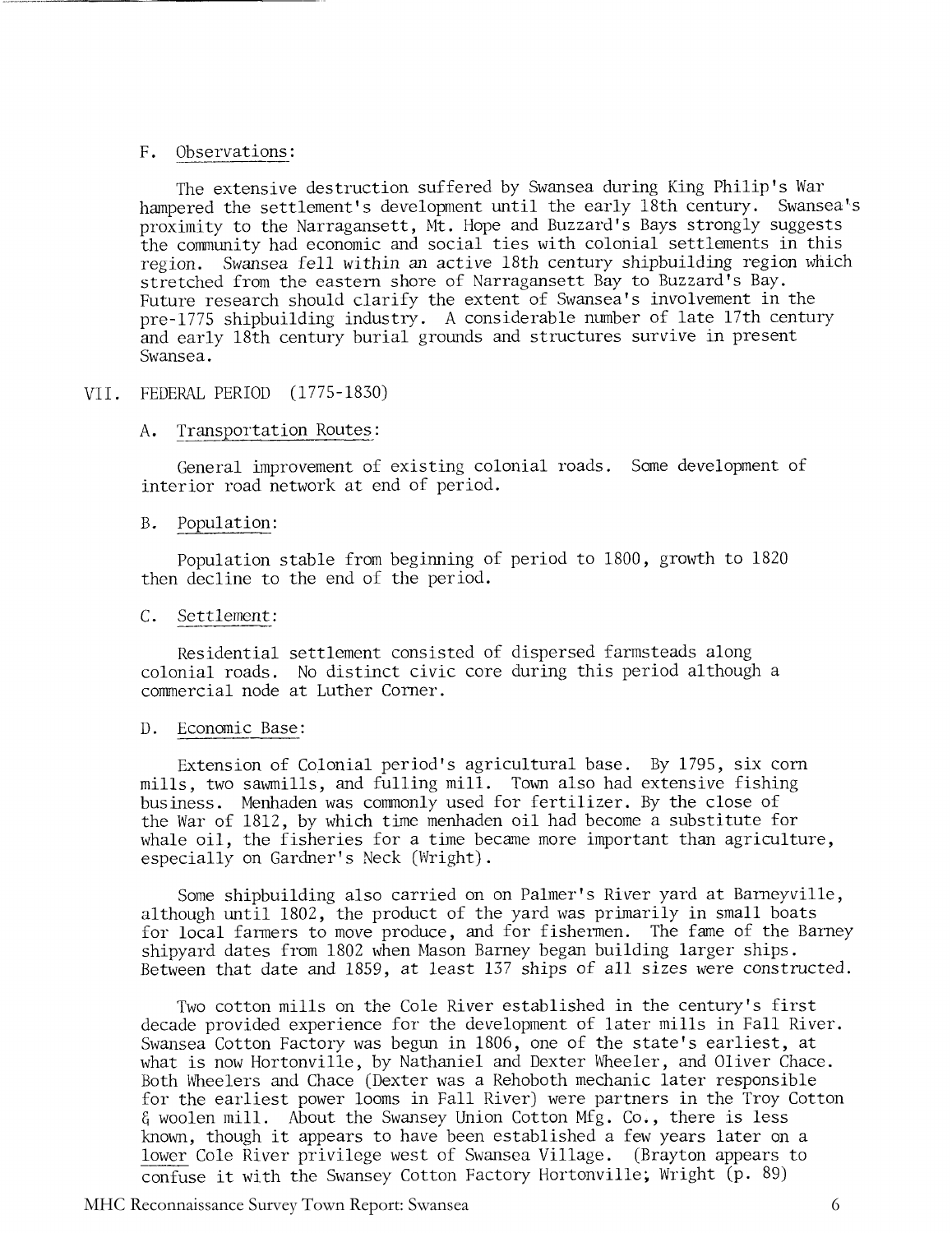locates it on Lewin Brook in the center of Swansea Village.) At its incorporation in 1814, there were 19 named incorporators, virtually a11 of them Swansea residents, though William Slade of Somerset (owner of Slade's ferry) was afterwards one of the original proprietors of Fall River's Pocasset Mill.

Another of the named incorporators of the Swansey Union was John Mason, the Swansea postmaster. With Israel Brayton, Mason set up a company store in Swansea Village (then "Scrabbletown") and for nearly two decades the store distributed yarn of the Swansea Union (and other area mills) to local women to be woven at home and returned to the store in exchange for other goods. After two years, Mason dropped out of the partnership, to be replaced by another Swansey Union incorporator, Brayton's cousin, William Bowers. (A detailed account of store activities, based on recently discovered accounts, is contained in Alice Brayton's Trading in Scrabbletown (1952?).) A similar store was presumably operated at Luther's Corner by the agent of the Swansey Cotton Factory, Joseph Luther.

Even less is known about the Swansey Paper Company, probably begun by about 1818, and incorporated in 1828, where, under the direction of William Mitchell, straw paper was manufactured.

### E. Architecture:

Residential: Approximately two dozen houses and cottages of the Federal period survive in Swansea. These include almost equal numbers of houses and cottages. Of the houses, approximately half are traditional in plan with center-chimneys and five-bay facades with center entrances; the remaining houses are double chimney plan structures with only two more progressive end chimney plan houses known. Almost all of the houses exhibit the end gable overhang characteristic of Federal houses in the Taunton River region. Of the cottages, most are traditional center-chimney strucures with five-bay center-entrance plans; two three-quarter plan (four bay) and one half-plan (three bay) cottages were observed. Most of the houses of one half-plan (three bay) cottages were observed. the period are located in dispersed agricultural settings, but some concentrations of residential structures were observed at Hortonville and at the town center with a well-preserved crossroads grouping of period buildings at Luthers Comer. concentrations of residential structures were observed at Hortonville and<br>at the town center with a well-preserved crossroads grouping of period<br>positions at Luthers Corner.<br>Institutional: Comparatively little institutiona

Institutional: Comparatively little institutional construction occurred is typical for the Federal period. A Christian church, organized informally in 1803, was formally instituted in 1820. A "Six Principle" Baptist church was organized in 1820, as well, but it apparently never gathered a following and was defunct by the end of the 19th century. There were five schools standing in the town in 1830 along with four churches; there is no documentation for the construction of these structures, excepting the Baptist church constructed in the Colonial period.

Commercial: At least two commercial structures of the period have survived. These are the luther Tavern (c. 1812) on Old Warren Road, a two-story, center chimney Federal house with an end gable overhang, and the Luther Store (1815), an intact two-story, end chimney brick structure with double entrances and an integral lean - to now be used as the Somerset Historical Society museum.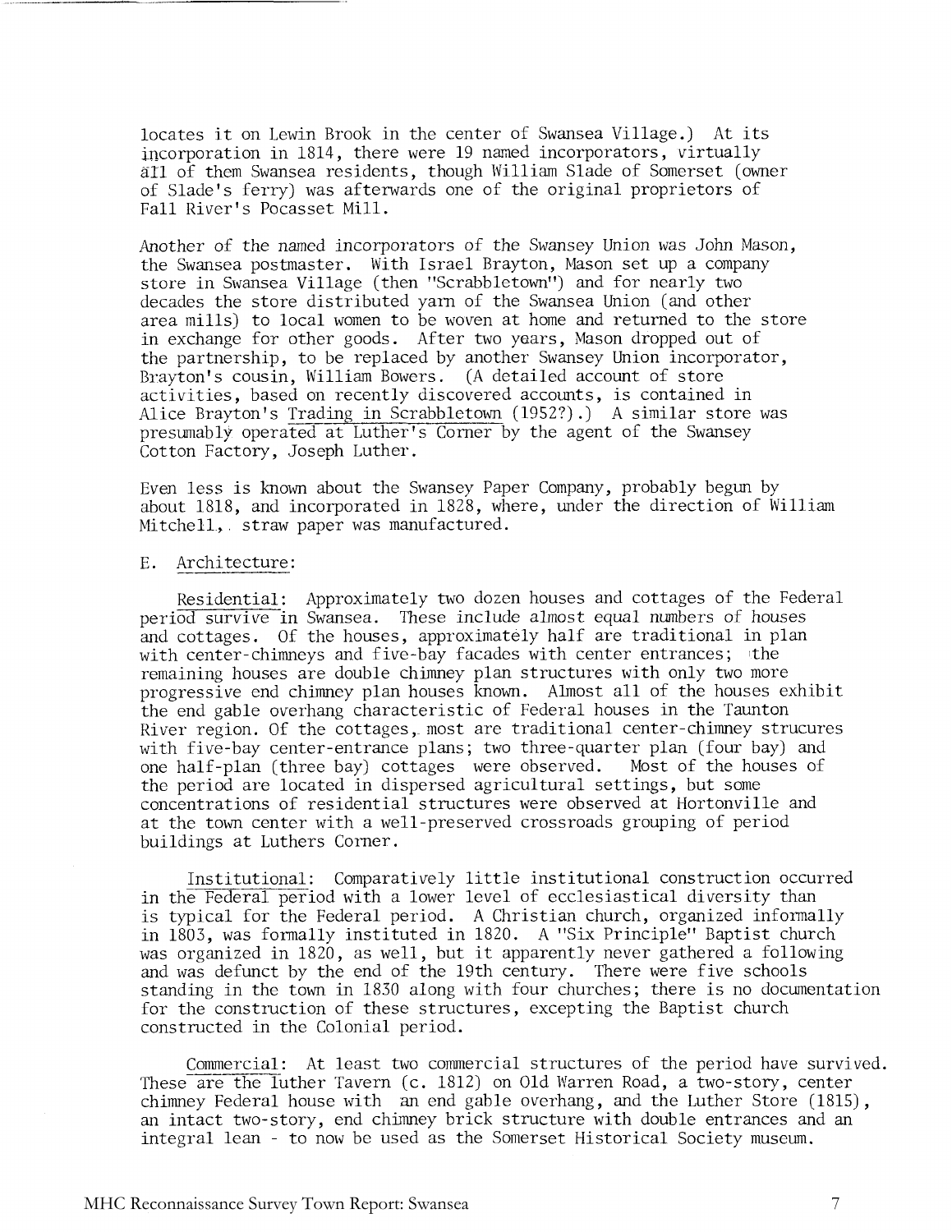### VIII. EARLY INDUSTRIAL PERIOD (1830-1870)

### A. Transportation Routes:

Improvement of existing Federal period roads. Fall River, Warren and Providence Railroad in 1866.

### B. Population:

Despite slight increase 1850 population continues decline to end of period. Foreign born population 7%in 1855.

### C. Settlement:

Little discernable nucleation, mill village at Swansea Factory during early part of period. Other industrial endeavors widely scattered. Principle settlement mode remains dispersed farmstead.

### D. Economic Base:

Agricultural base with a strong second in fishing and shipbuilding. For much of the period Mason Barney's yard on the Palmer's River was the largest single employer, closing in 1861. Substantial quantities of dressed and salted menhaden were shipped to southern markets and the West Indies.

Other manufacturing activities recorded by the state census through 1845 included one cotton mill (the Swansey Union), a woolen mill, and Mitchell's straw paper manufactory (an unidentified second paper mill is recorded in 1837). Swansea's 191 farms in 1865 were producing large quantities of Indian corn, potatoes, and beef, which, beginning in that year, could be shipped east or west via the new Fall river, Warren & Providence Railroad. (Joseph Luther, formerly the Swansey Cotton Factory's agent, uses one of the line's original incorporaters.)

### E. Architecture:

Residential: Dispersed construction of a modest number of cottages and houses continued into the early years of the Early Industrial period. Sidehall plan structures are comparatively rare, with the more conservative double and end chimney plans predominating across the town; in at least a few instances, the traditional center-chimney plan was used, probably into the 1840s. Most of the houses constructed are Greek Revival or transitional Greek Revival/Italianate in style, with one notable exception. This is the three-story Stevens mansion at the town center on Stevens Road. That house, built in 1855, is a three-story double pile plan Italianate villa with a low hip roof, square belvedere and semi-octagonal three-story bay to the rear. It is certainly the most ambitious house in the town for the period. Minor concentrations of period settlement are located at the town center and at Hortonville.

Institutional: Several of the town's churches were built in the Early Industrial period. These are the First Baptist church (1848), a oneand-a-half story Greek Revival/I talianate structure with a center entrance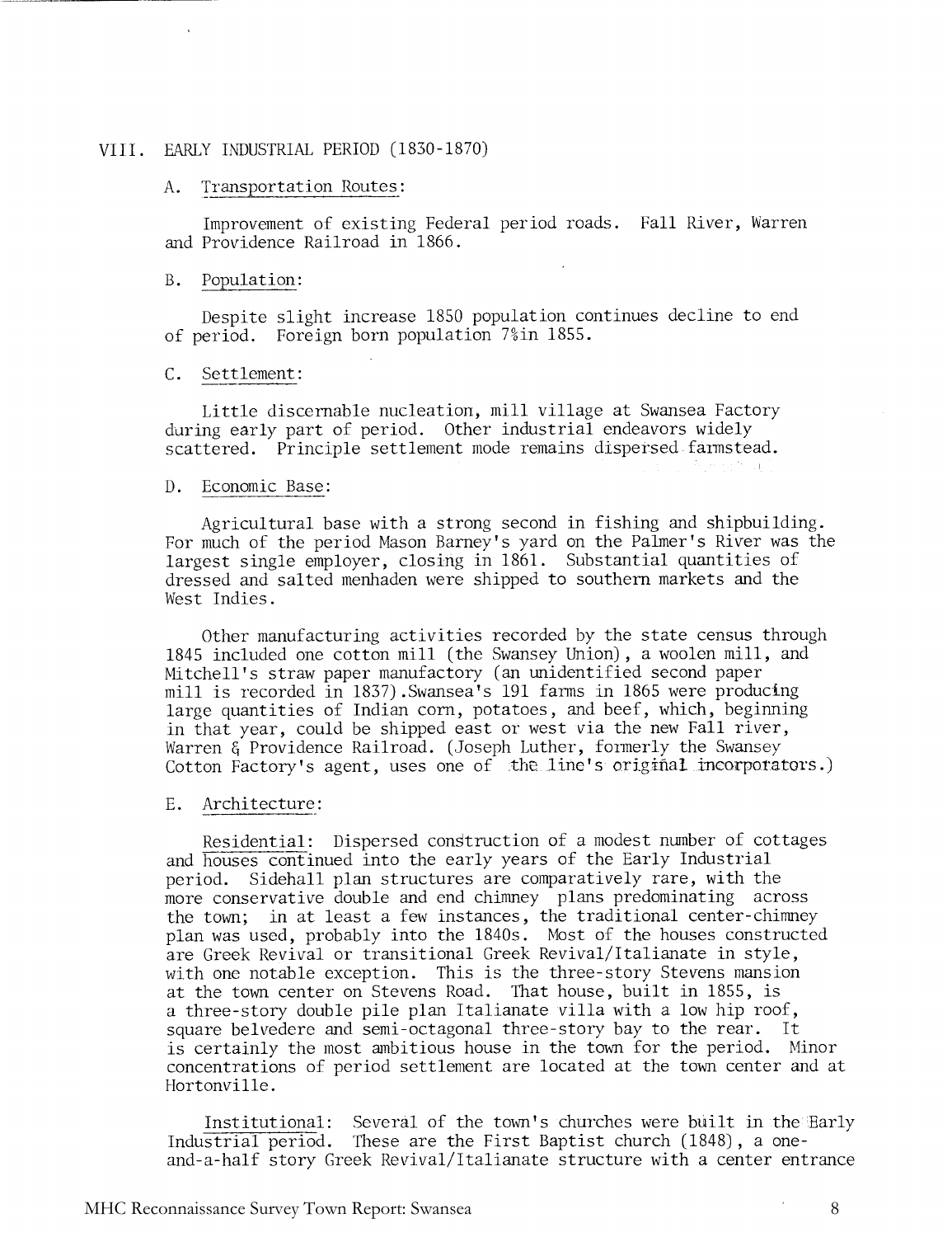and two-stage square belfry and the First Christian church (1833), a two-story Greek Revival building with a three-bay wide facade with pilasters and a central entrance and two-stage square tower with domed octagonal cupola. Also organized in the period was Christ Episcopal Church (1846), with a church built in 1848; this was described as a "simple Romanesque structure" (Hurd, "Swanseal'). If the church was in fact in the Romanesque style, it is an early and unusual use of that style in the region.

### IX. LATE INDUSTRIAL PERIOD (1870-1915)

### A. Transportation Routes:

Dighton, Swansea, Somerset Street Railway, 1895. Improvement of existing roads.

### B. Populations:

Population begins slow climb during this period, 97% increase from 1870 to 1915. Foreign born population 13% of total 1885; grows to 22% in 1915.

### C. Settlement:

Opening of South Swansea Station by Fall River, Warren and Providence Railroad opens Gardners Neck to summer residents beginning of period, primarily well-to-do Fall River Merchants and Mill Owners. Suburbanization of Gardners Neck by end of Period. Touisset Park develops summer colony by turn of century. Remainder of town primarily agricultural. First town house at Swansea Village 1891.

### D. Economic Base:

Swansea became increasingly agricultural during the Late Industrial period. By 1905, a quarter of her products were from the dairy business alone, while most of the rest invegetables, hay and fodder and poultry. In addition, the Brightman Fishworks (1880-90) used part of the menhaden catch to make a variety of fertilizers; and D.R. Child, in Barneyville Swansea Mfg. Co At Swansea Village, the Swansea Print Works, like other finishing plants in the vicinity of Fall River, became an outlet for Fall River print cloth.

### E. Architecture:

Residential: Very little construction occurred in the first years of the period, but in the 1890s and after the turn of the century, one and two story hip and gambrel roofed houses were built in some numbers along streetcar lines which were laid out in the period. Neighborhoods of modest suburban single-family houses are located along Wilbur Avenue and Fall River Avenue. Most of these are either Colonial Revival or Craftsman in style. Also in the period, some resort development began to occur at South Swansea on Gardner' Neck Road and at Ocean Grove. In that location, a number of Colonial Revival, Queen Anne and Shingle Style houses, including a few houses of some pretension, were constructed in the 1890s and after the turn of the century.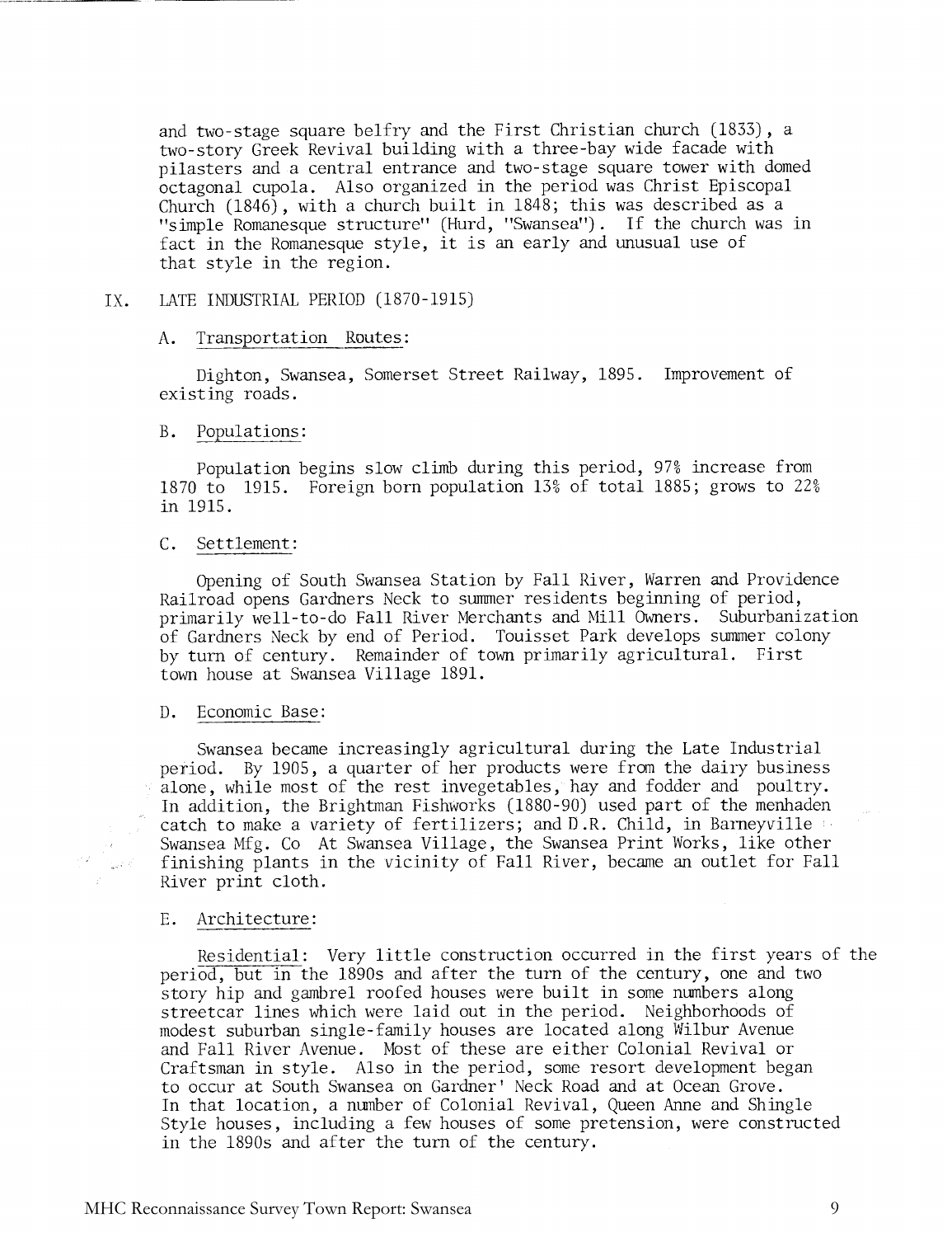Institutional: A nmber of institutional buildings were constructed at the town center at the end of the 19th-century; all of these were donated to the town by Frank Shaw Stevens, a prominent textile industrialist. These include the Town Hall (G. Merrill Brown, 1891), a one-and-a-half story brick and brownstone Romanesque Revival building with a very deep pyramidal hip roof and two-story hip-roofed tower, the Public Library (Henry Vaughn, 1900), a one-and-a-half story rock-faced sandstone Tudor Revival building with cross gables, and Christ Episcopal Church (Henry Vaughn, 1900), a one-and-ahalf story granite Gothic Revival chapel with an offset entrance tower with crenellations. Other institutional buildings of the period include the Stevens School (c. 1910), a one-story hip-roofed brick Georgian Revival School on Gardner's Neck Road.

### X. EARLY MODERN PERIOD (1915-1940)

### A. Transportation Routes:

Route 6 designated by 1930.

## Population:

Growth continues to end of period, slight slowing in growth rate during the depression. Foreign born 21% of total in 1930.<br>C. Settlement:

Continued suburbanization of Gardners Neck. Some minor suburbanization along trolley routes otherwise agricultural.

### D. Economic Base:

With the opening of street railways, 1895, Swansea developed increasingly as a suburb of Fall River and nearby Rhode Island communities. No new industries were identified in Swansea in this period.

### E. Architecture:

Residential: Very little construction took place in the period. Nost of the construction occurred in the early years of the 1920s along the streetcar lines and at the South Swansea. Modest one-story Colonial Revival cottages and two-story pyramidal hip-roofed red brick Georgian Revival school on Stevens Road at the town center. of the construction of<br>streetcar lines and at<br>Revival cottages and 1<br>Revival school on Stev<br>XI. SURVEY OBSERVATIONS

The Swansea survey is comprehensive for the period prior to 1850, but includes only the outstanding buildings of the later period, such as the municipal buildings at the town center and the more ambitious summer houses at the "Colony" on Gardner's Neck Road. Some area forms could be completed for turn of the century suburban development such as that along Wilbur Road. Potential districts exist at the tom center and also at Hortonville, a very well-preserved grouping of early to mid-19th century cottages.